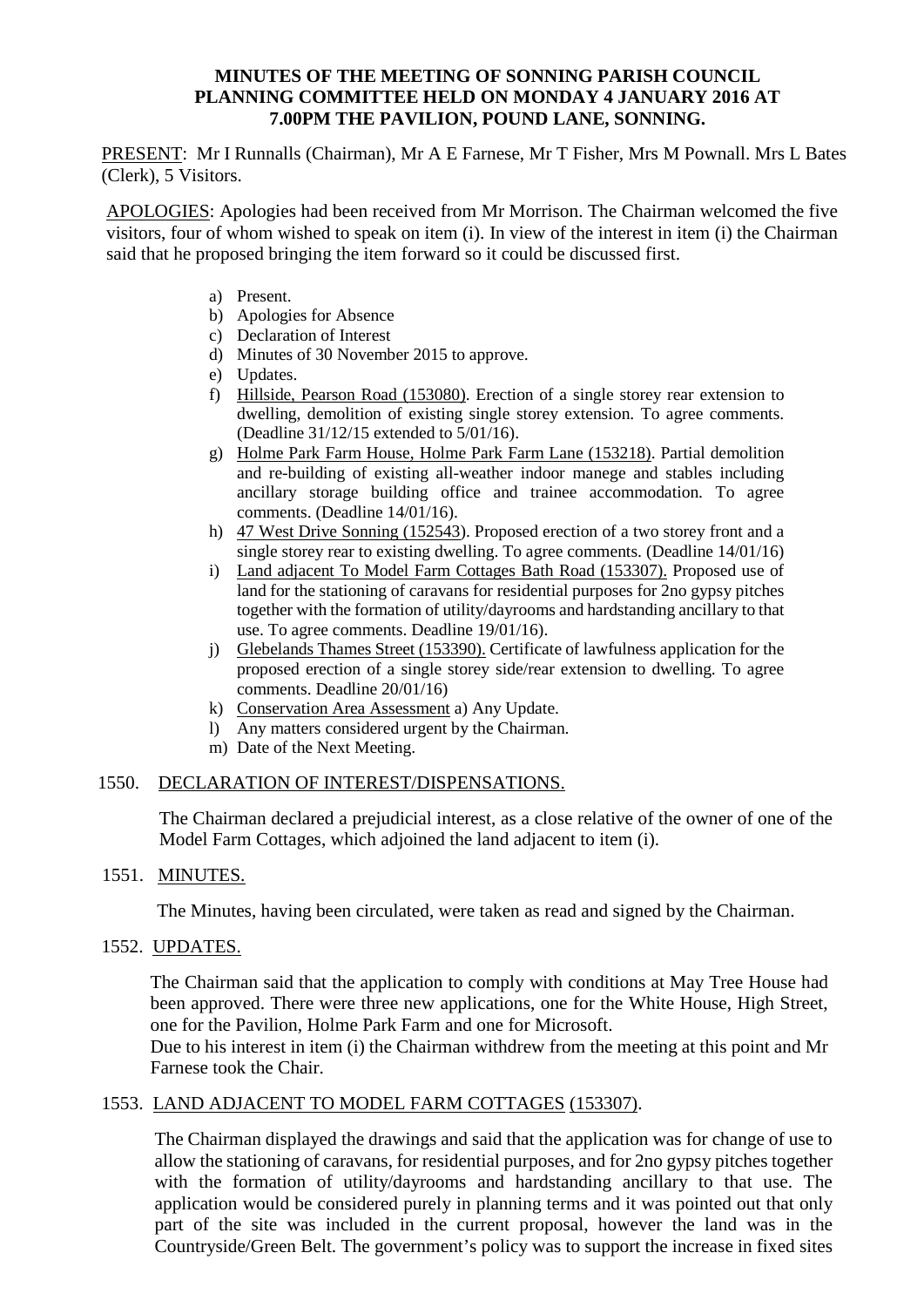for travellers and Local Authorities were obliged to identify and address these needs against existing policies including CP11, The National Planning Policy Framework (e) which stated that traveller site in Green Belt were 'inappropriate development' and personal circumstances were unlikely to outweigh this except in exceptional circumstances, section 17, of the Housing Act.

The Chairman invited comments from residents. One pointed out that the field was now covered by a mix of hard-core and tarmac to create hardstanding, there was one mobile caravan, one caravan and two smaller caravans. The introduction of the hard-core had raised the level of the land and it was now higher than that of the two adjoining cottages giving rise to concerns about potential flooding. The proposal was to put the waste generated from the site into a 'drain', which in fact was a surface water drain not a foul water sewer. The two existing dwellings had septic tanks. One resident stated that WBC had more traveller provision than was required up to 2029. The Chairman said that other development land had already been identified for Sonning. The applicants had not carried out an environmental impact assessment and slow worms inhabited the site, the ancient established hedge surrounding the site had been removed without permission and a large and flourishing Oak tree in the centre of the land had been removed, again without permission (a photograph showing it in full leaf in the summer of 2015 was available). Following discussion it was agreed to object to the application for all the above reasons including contrary to CP1: CP3: CP2: CP6: CP9: CP11 of the Core Strategy, contrary to the National Panning Policy framework (protecting Green Belt), TB08 and TB10 of Managing Development Delivery, contrary to the Planning Policy for Traveller sites, contrary to sustainable transport goals, contrary to Designing Gypsy and Traveller Sites (could not be connected to main drainage and additional septic tanks would impact on the existing infrastructure). The visitors thanked Councillors for their time, and left at this juncture.

Mr Farnese vacated the Chair and Mr Runnalls resumed the Chair the remainder of the meeting.

### 1554. HILLSIDE (153080).

The Chairman said that Mr Morrison had spoken to the applicant and the adjoining neighbour before his departure. Having seen the proposed site and discussed it with the applicant he had also visited the other neighbour who had no objections. Following discussion it was agreed to say no comment.

### 1555. HOLME PARK FARM (153218)

Mr Fisher had spoken to the residents in Sonning Meadows, which adjoined the Farm. Although the proposed manege would be raised in height most neighbours would not see this and it would be some distance away. A bat survey had been included which had deduced that there was no sign of bats. The proposal would double the number of stables and the manege was more than twice the existing but it was agreed that overall the upgrade in facilities was acceptable. Following discussion it was agreed to say that SPC had no objections to the proposal but that there were concerns about a potential increase in traffic due to the enlarged establishment and to question if the accommodation element constituted a change of use.

#### 1556. 47 WEST DRIVE (152543).

The Chairman had spoken to the neighbours and both had no objections to the proposal. The proposal did appear to increase the floor space substantially but the Chairman had checked this and agreed that the increase was 85.5 sq. metres, which fell below the 100 sq. metre level which would attract a CIL contribution. Following discussion it was agreed to say no comment.